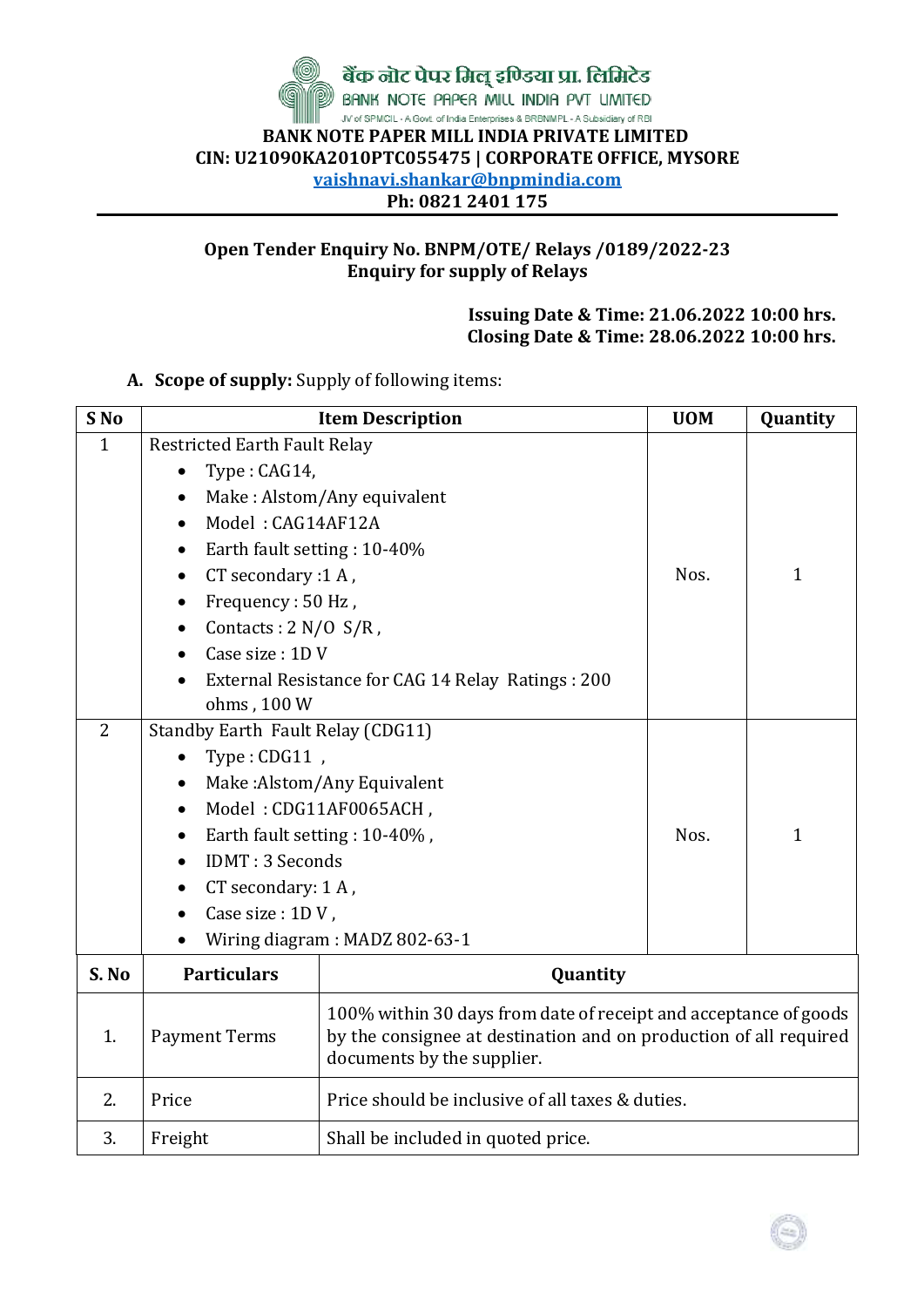# **Open Tender Enquiry No. NPM/OTE/ Relays /0189/2022-23**

| 4.  | Packing &<br>Forwarding        | Shall be included in quoted price.                                                                                 |
|-----|--------------------------------|--------------------------------------------------------------------------------------------------------------------|
| 5.  | <b>Delivery Terms</b>          | F.O.R - Bank Note Paper Mill India Private Limited, Mysore.                                                        |
| 6.  | <b>Warranty Period</b>         | From date of supply at BNPM, Mysuru.                                                                               |
| 7.  | Warranty<br>Certificate        | Applicable / Not Applicable                                                                                        |
| 8.  | Delivery Period                | . Weeks from date of receipt of purchase order.                                                                    |
| 9.  | Validity of Bid                | 30 days from date of closing of tender.                                                                            |
| 10. | Material to be<br>delivered at | <b>Engineering Stores,</b><br>Bank Note Paper Mill India Private Limited,<br>Note Mudran Nagar,<br>Mysore 570 003. |
| 11. | Contact person                 | Ms. Vaishnavi Shankar<br>P: 0821-2401175                                                                           |

## **Price Bid Format:**

| S No | <b>Description</b>                                                                                                                                                                                                                                                                                   | <b>UOM</b> | Qty.         | Unit<br>rate | <b>Freig</b><br>ht,<br><b>P&amp;F</b><br>Char<br>ges | GS<br>T<br>$\bm{\varnothing}$<br><br>$\%$ | Unit<br>rate<br>includi<br>ng GST<br>&<br>Freigh<br>t, P&F<br>Charge<br>S | Grand<br>total<br>inclusive<br>of GST<br>and<br>Freight,<br><b>P&amp;F</b><br><b>Charges</b><br>(F.O.R,<br>BNPM,<br>Mysore) |
|------|------------------------------------------------------------------------------------------------------------------------------------------------------------------------------------------------------------------------------------------------------------------------------------------------------|------------|--------------|--------------|------------------------------------------------------|-------------------------------------------|---------------------------------------------------------------------------|-----------------------------------------------------------------------------------------------------------------------------|
| 1    | <b>Restricted Earth Fault Relay</b><br>Type: CAG14,<br>$\bullet$<br>Make: Alstom/Any<br>$\bullet$<br>equivalent<br>Model: CAG14AF12A<br>Earth fault setting: 10-40%<br>$\bullet$<br>CT secondary :1 A,<br>$\bullet$<br>Frequency: 50 Hz,<br>$\bullet$<br>Contacts : $2 N/O S/R$ ,<br>Case size: 1D V | Nos.       | $\mathbf{1}$ |              |                                                      |                                           |                                                                           |                                                                                                                             |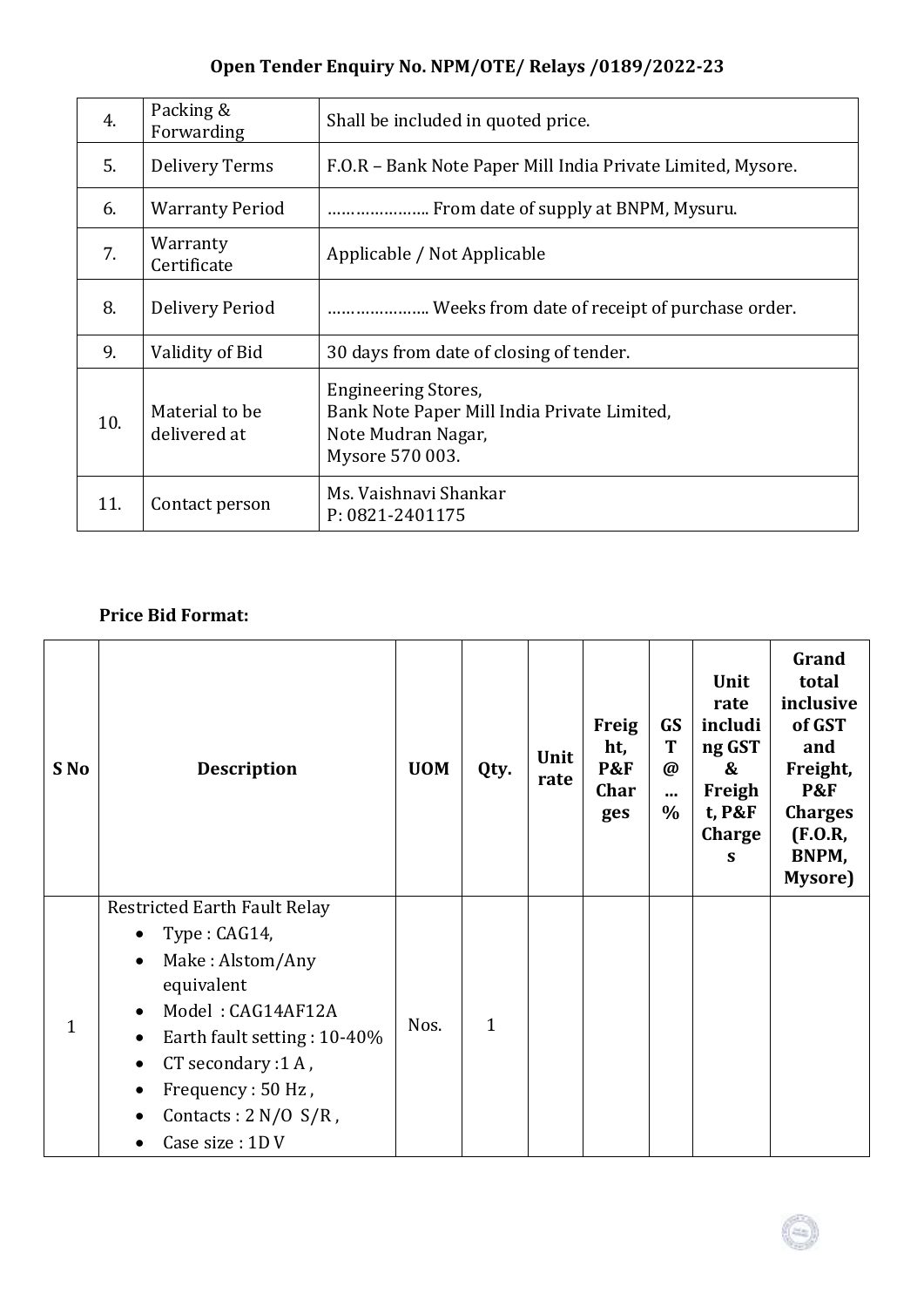#### **Open Tender Enquiry No. NPM/OTE/ Relays /0189/2022-23**

| External Resistance for CAG<br>14 Relay Ratings: 200<br>ohms, 100 W                                                                                                                                                                                                                               |      |              |  |  |  |  |
|---------------------------------------------------------------------------------------------------------------------------------------------------------------------------------------------------------------------------------------------------------------------------------------------------|------|--------------|--|--|--|--|
| <b>Standby Earth Fault Relay</b><br>(CDG11)<br>$Type: CDG11$ ,<br>Make:Alstom/Any<br>$\bullet$<br>Equivalent<br>Model: CDG11AF0065ACH<br>$\bullet$<br>Earth fault setting: 10-40%<br><b>IDMT: 3 Seconds</b><br>CT secondary: 1 A,<br>Case size : 1D V,<br>Wiring diagram : MADZ<br>$802 - 63 - 1$ | Nos. | $\mathbf{1}$ |  |  |  |  |
| Total price inclusive of all tax, freight, P&F & any other charges in<br><b>figures</b>                                                                                                                                                                                                           |      |              |  |  |  |  |
| Total price inclusive of all tax, freight, P&F & any other charges in<br>words                                                                                                                                                                                                                    |      |              |  |  |  |  |

**HSN Code:** (\_\_\_\_\_\_\_\_\_\_\_\_\_\_)

#### We hereby confirm that

- 1. We accept all terms & conditions mentioned in the enquiry.
- 2. Price quoted is inclusive of all taxes, P&F, freight etc. on F.O.R, BNPM, Mysore basis.
- 3. GST registration status: Unregistered / Compounding / Registered.
- 4. Bid validity: 30 days from date of closing of tender including extensions/corrigendum's (if any).
- 5. Bank Details: Acc. No. …………………………….; Bank Name: ……………………………………………; Branch name: ………………………………………..; Branch Code: …………………………………………; IFSC: ……………………………………………………..;
- 6. MSEs / NSIC status: ………………………………….